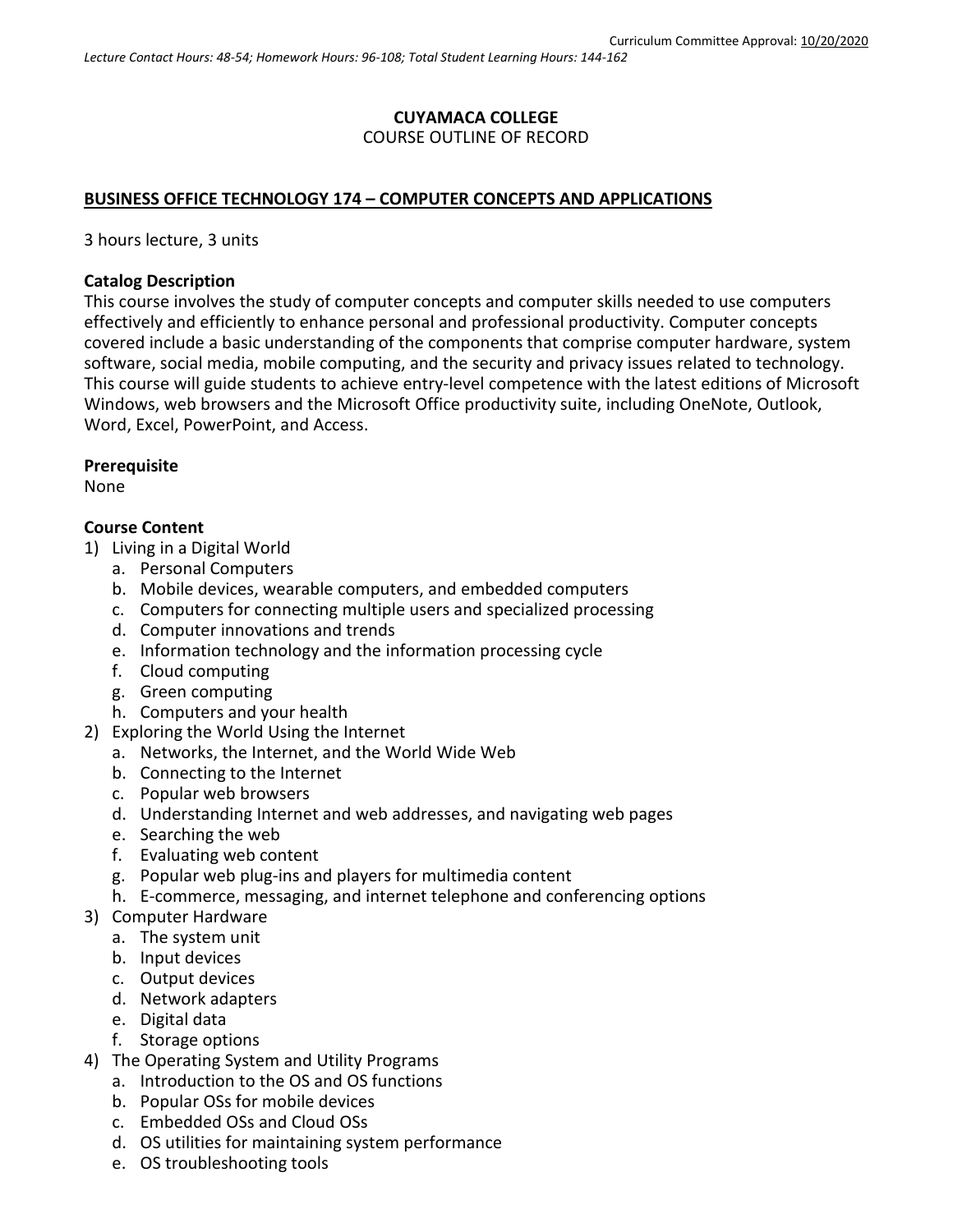- 5) Application Software
	- a. Productivity applications for the workplace
	- b. Other workplace productivity applications
	- c. Applications for working with graphics, publications, multimedia, and the web
	- d. Software applications for personal use
	- e. Cloud and open source applications
	- f. Acquiring, installing, uninstalling, and upgrading software
	- g. Mobile apps
- 6) Using Social Media to Connect and Communicate
	- a. Social networking
	- b. Social bookmarking
	- c. Media sharing
	- d. Blogging
	- e. Wikis for user-generated content
	- f. Social media strategies in business
- 7) Computer security and privacy
	- a. Unauthorized access and unauthorized use of computer resources
	- b. Botnets and denial of service attacks
	- c. Malware infections
	- d. Phishing, pharming, and clickjacking threats
	- e. Information privacy
	- f. Mobile device security
- 8) Using Windows 10 and Managing Files
	- a. Using touch, mouse, and keyboard input to navigate Windows 10
	- b. Starting Windows 10 and exploring apps
	- c. Understanding files and folders and downloading and extracting data files
	- d. Creating folders and copying files and folders
	- e. Moving, renaming, and deleting files and folders and ejecting a USB flash drive
- 9) Navigating and Searching the Web
	- a. Introduction to the Internet and the World Wide Web
	- b. Navigating the web using Microsoft Edge, Chrome, and Mozilla Firefox
	- c. Searching for information and printing web pages
- 10) Using the Microsoft Office productivity suite
	- a. Organizing and managing class notes using OneNote
	- b. Communicating and scheduling using Outlook
	- c. Creating, editing, and formatting Word documents
	- d. Enhancing a Word document with special features
	- e. Creating, editing, and formatting Excel workbooks
	- f. Working with functions, charts, tables, and page layout options in Excel
	- g. Creating, editing, and formatting a PowerPoint presentation
	- h. Enhancing a presentation with multimedia and animation effects
	- i. Using and querying an Access database
	- j. Creating a table, form, and report in Access
	- k. Integrating Word, Excel, PowerPoint, and Access content
	- l. Using OneDrive and Other Cloud Computing Technologies

## **Course Objectives**

Students will be able to:

- 1) Identify various types of computers; explain how data is converted into information; and understand technological convergence, cloud computing, green computing, and ergonomics.
- 2) Identify hardware and software needed to connect to the Internet; explain broadband connectivity options; recognize popular web browsers, plug-ins, and players; search the web effectively; and distinguish various online services.
- 3) Recognize and explain the components in a system unit, input devices, output devices, and network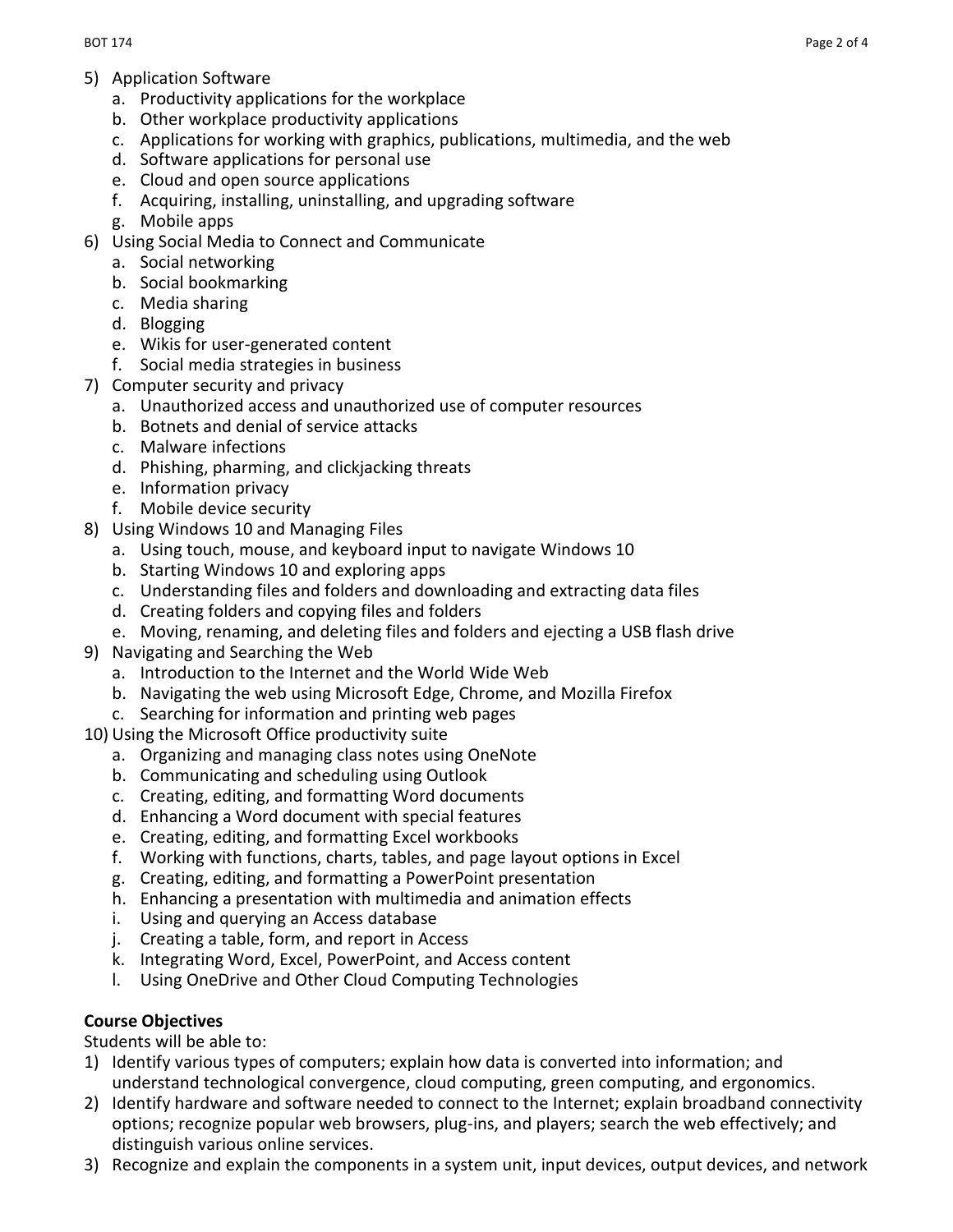adapters; understand how data is represented on a computer; and distinguish various options for storage and storage capacity.

- 4) List the major functions of operating system software and recognize popular operating systems used for computing devices; explain the purpose of embedded and cloud operating systems; describe commonly used utility programs for maintaining a computer; and use troubleshooting tools in system software for solving computer issues.
- 5) Identify productivity and multimedia applications used in workplaces and by individuals; differentiate web-based and open source applications; explain the process to acquire, install, uninstall, and upgrade software; and provide examples of mobile apps.
- 6) Describe popular social networking, social bookmarking, media sharing, blogging, and wiki websites; and provide examples of how individuals and businesses are using social media strategies to connect and communicate with others.
- 7) Evaluate the validity, legitimacy, and productivity potential of future technologies as they emerge, as well as how to assess the privacy risks associated with each.
- 8) Recognize and explain behaviors related to technology use, such as online identity, personality types in cyberspace, addiction to computers and Internet, regressive behavior in cyberspace, etc.
- 9) Evaluate personal computer workstation for proper ergonomic function, and configure it properly to reduce physical strain and injury from improper repetitive motion
- 10) Navigate the Windows operating system and manage files and folders.
- 11) Use web browsers such as Microsoft Edge, Google Chrome, or Mozilla Firefox to navigate and search the web, as well as download content to a PC or mobile device.
- 12) Use navigation, file management, commands, and features within the Microsoft Office suite that are standard across all applications.
- 13) Organize and manage class notes in OneNote.
- 14) Communicate and manage personal information in Outlook.
- 15) Create, edit, format, and enhance documents in Word.
- 16) Create, edit, analyze, format, and enhance workbooks in Excel.
- 17) Create, edit, format, and enhance slides and set up a slideshow in PowerPoint.
- 18) Create and edit tables, forms, queries, and reports in Access.
- 19) Integrate information among the applications within the Microsoft Office suite.
- 20) Use cloud computing technologies to create, edit, store, and share documents.

# **Method of Evaluation**

A grading system will be established by the instructor and implemented uniformly. Grades will be based on demonstrated proficiency in subject matter determined by multiple measurements for evaluation, one of which must be essay exams, skills demonstration or, where appropriate, the symbol system.

- 1) Assignments and projects
- 2) Exams, final exam (objective, performance)

# **Special Materials Required of Student**

None

# **Minimum Instructional Facilities**

Computer lab with Internet access

# **Method of Instruction**

- 1) One-on-one lecture and/or group lecture
- 2) Self-paced reading, hands-on practice, assignments and projects
- 3) Individual assistance

# **Out-of-Class Assignments**

- 1) Reading assignments
- 2) Software exercises and projects